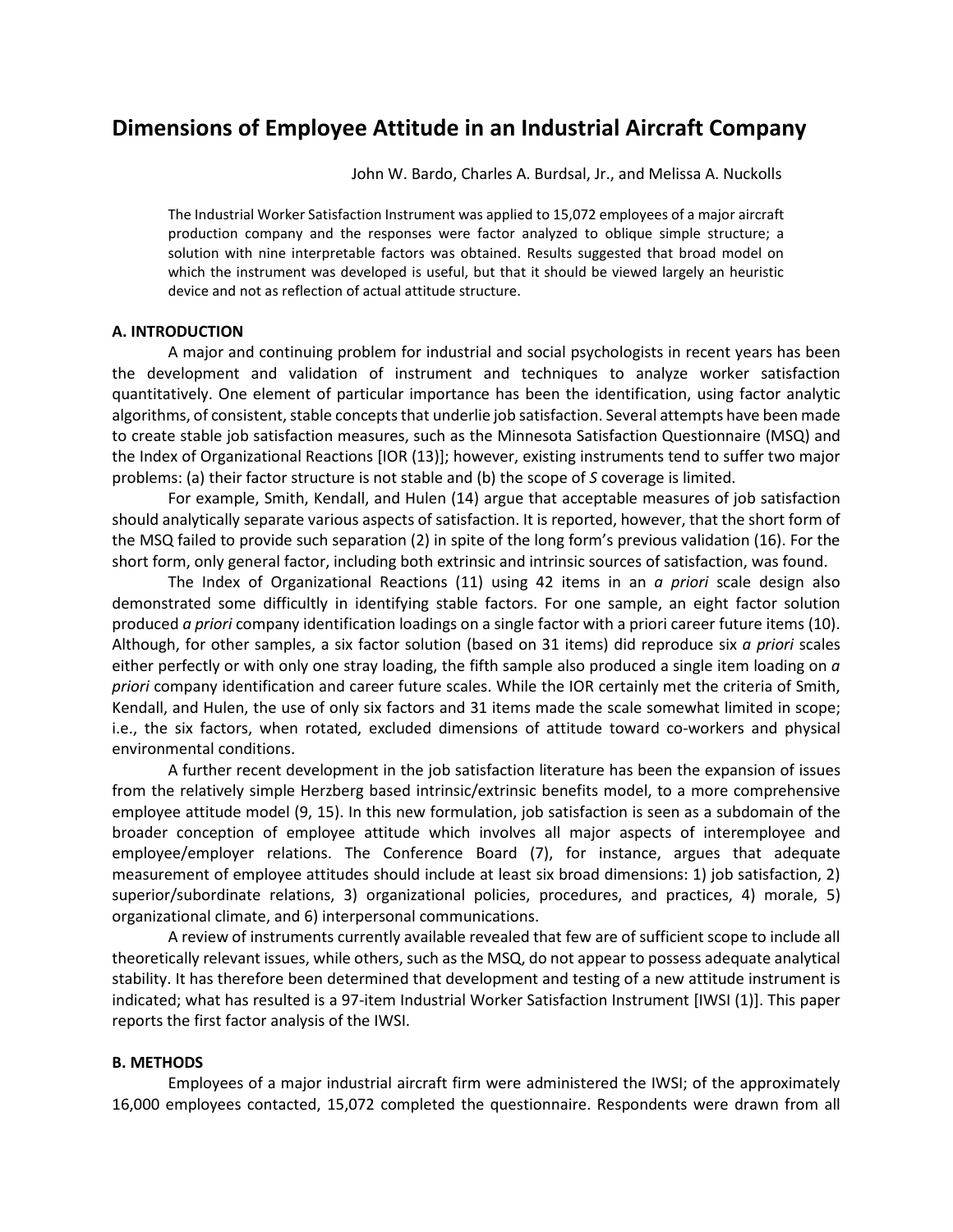corporate locations in the United States, but predominantly from major production facilities located in the Midwest and East. Questionnaires were distributed to all centrally located employees (all but about 150 respondents) during working hours, on all shifts, by members of the research team. They were administered to groups of between about 25 and 150 respondents. Standardized instructions were employed, and sessions were supervised only by researchers not directly employed by the corporation. Individuals located in small facilities or district sales offices were reached by mail. For the groups, approximately 90 percent of respondents completed the questionnaire; for *S*s reached by mail, approximately 50 percent responded.

Of those employees completing the survey, 8.8 percent were managerial/professional employees, 5.7 percent clerical workers, 7.4 percent technicians, 7.3 percent supervisors, 54.6 percent production workers, and 16.7 percent were other employees (guards, janitors, etc.) About 87.8 percent were white, 7.8 percent black, and 2.0 percent Spanish surnamed. Their age ranged from under 20 to over 60 with the mode (37.2 percent) between 20 and 29. About 54.3 percent were male. The vast majority of respondents were employed by the company for less than five years (63.6 percent), but 21.3 percent had been employed longer than 10 years.

# **C. RESULTS AND DISCUSSION**

Eigenvalues were calculated for the correlation matrix. The Scree test (3) revealed 10 factors. An iterative principal axis solution was applied to the correlation matrix until communalities stabilized in the third decimal place. A Kaiser Varimax Orthogonal Rotation was applied to the factor matrix (12) followed by four graphical rotations (5) and, finally, a Maxplane cleanup rotation (6) which resulted in a 78.4 percent .10 hyperplane. All factors achieved a significant simple structure (4).

Item loadings ≥ .35 were included for factor interpretation. A summary of the factors may be found in Table 1. Nine of the 10 factors are interpretable. Loadings on Factor IX are generally low indicating the possibility of an error factor or at least a low probability of interpretation.

| <b>Item</b> | Item                                                                      | Loading  |
|-------------|---------------------------------------------------------------------------|----------|
|             | Factor I: Quality of Compensation                                         |          |
| 97          | Fringe benefits are excellent.                                            | $-0.757$ |
| 3           | When I retire, my pension will be adequate.                               | $-751$   |
| 3           | I am paid fairly for the work I do.                                       | $-738$   |
| 80          | My pay is better than that for similar jobs in other firms.               | $-.704$  |
| 90          | The company insurance programs is outstanding.                            | $-641$   |
| 62          | Retirement worries me because I feel I will not have enough money.        | .456     |
| 7           | Salaries or wage increases are given to those who do a good job.          | $-.414$  |
| 23          | The company doesn't take care of its older employees.                     | .364     |
|             | Factor II: Quality of Supervision                                         |          |
| 57          | My supervisor knows his jobs.                                             | .796     |
| 27          | My supervisor takes a personal interest in me.                            | .799     |
| 65          | My supervisor is good at representing our department's interest to        | .759     |
|             | management.                                                               |          |
| 78          | My supervisor plays favorites.                                            | $-725$   |
| 22          | When I try to talk problems over with my supervisor, my supervisor is not | $-718$   |
|             | interested in my problems.                                                |          |

**Table I Factor Summaries**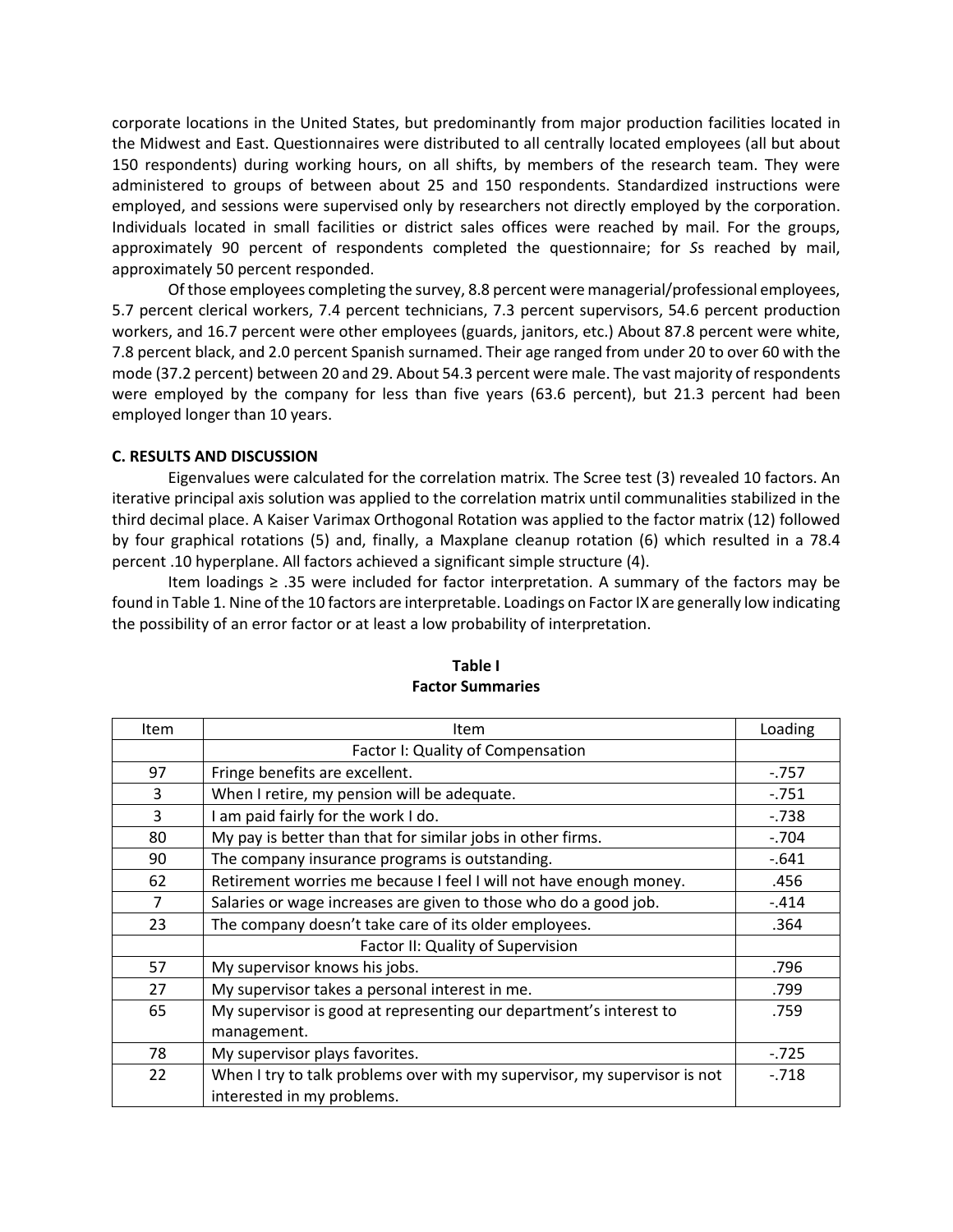| 61 | I feel like I work with, instead of for, my supervisor.                        | .717     |
|----|--------------------------------------------------------------------------------|----------|
| 45 | My supervisor never takes my suggestions seriously.                            | $-683$   |
| 17 | My supervisor evaluates my work objectively.                                   | .656     |
| 60 | My supervisor makes sure that new employees are completely oriented.           | .588     |
| 11 | The amount of supervision that I get is about right.                           | .568     |
| 63 | Most information I get comes from other employees not my boss.                 | $-0.557$ |
| 83 | It is not smart to trust your supervisor totally.                              | $-0.516$ |
| 77 | My boss is respected by higher management.                                     | .457     |
| 4  | I do not think my supervisor does a good job of planning ahead.                | $-.448$  |
| 82 | No one ever says "you have done a good job."                                   | $-.427$  |
|    | Factor III: Worker Commitment                                                  |          |
| 40 | It's okay for employees to take things from the company.                       | .537     |
| 95 | Sometimes, the only way to get even with a company is to "screw things<br>up." | .530     |
| 71 | We have to many silly safety requirements.                                     | .473     |
| 44 | There is too much "nit-picking" when it comes to inspecting my work.           | .375     |
| 26 | On the whole, I don't like people I work with.                                 | .334     |
|    | Factor IV: Worker Responsibility                                               |          |
| 66 | Too many workers just "skip work" for no good reason.                          | .533     |
| 19 | Too many employees are "drunk" or "high" at work.                              | .463     |
| 59 | Too many things are stolen from the company by employees.                      | .444     |
| 70 | Employees don't worry about production - they just put in their time.          | .418     |
|    | Factor V: Work Pace                                                            |          |
| 68 | It seems I always am working on rush jobs.                                     | $-732$   |
| 18 | I have time to do my job right.                                                | .699     |
| 37 | The company sets unrealistic performance standards for the department.         | $-0.606$ |
| 50 | Other departments do not appreciate the work my department does.               | $-508$   |
| 31 | We waste a lot of time because management never plans ahead.                   | $-.490$  |
| 91 | The different departments just can't seem to get along.                        | $-.486$  |
| 87 | Our department receives good cooperation from other departments.               | .478     |
| 32 | I don't have the authority to match my responsibilities.                       | $-.443$  |
| 81 | I don't have the right tools or equipment to work with.                        | $-.428$  |
| 46 | I don't think the company spends enough time training our employees.           | -.425    |
| 25 | I feel like I had too many bosses.                                             | $-.421$  |
| 44 | There is too much "nit-picking" when it comes to inspecting my work.           | $-0.387$ |
| 86 | I'm notified of changes which affect my in plenty of time.                     | .357     |
|    | Factor VI: Degree of Job Stimulation                                           |          |
| 36 | I am often bored with my job.                                                  | $-0.893$ |
| 9  | My job is usually interesting enough to keep me from getting bored.            | .889     |
| 10 | After a day's work, I really feel like I have accomplished something.          | .600     |
| 13 | I'm in a "dead end" job.                                                       | $-.444$  |
| 85 | I just hate to get up in the morning to go to work.                            | .396     |
|    | Factor VII: Opinion of Quality Control                                         |          |
| 89 | The company makes a really good product.                                       | $-0.788$ |
| 33 | They don't care what the product's like - all the company wants is             | .588     |
|    | production.                                                                    |          |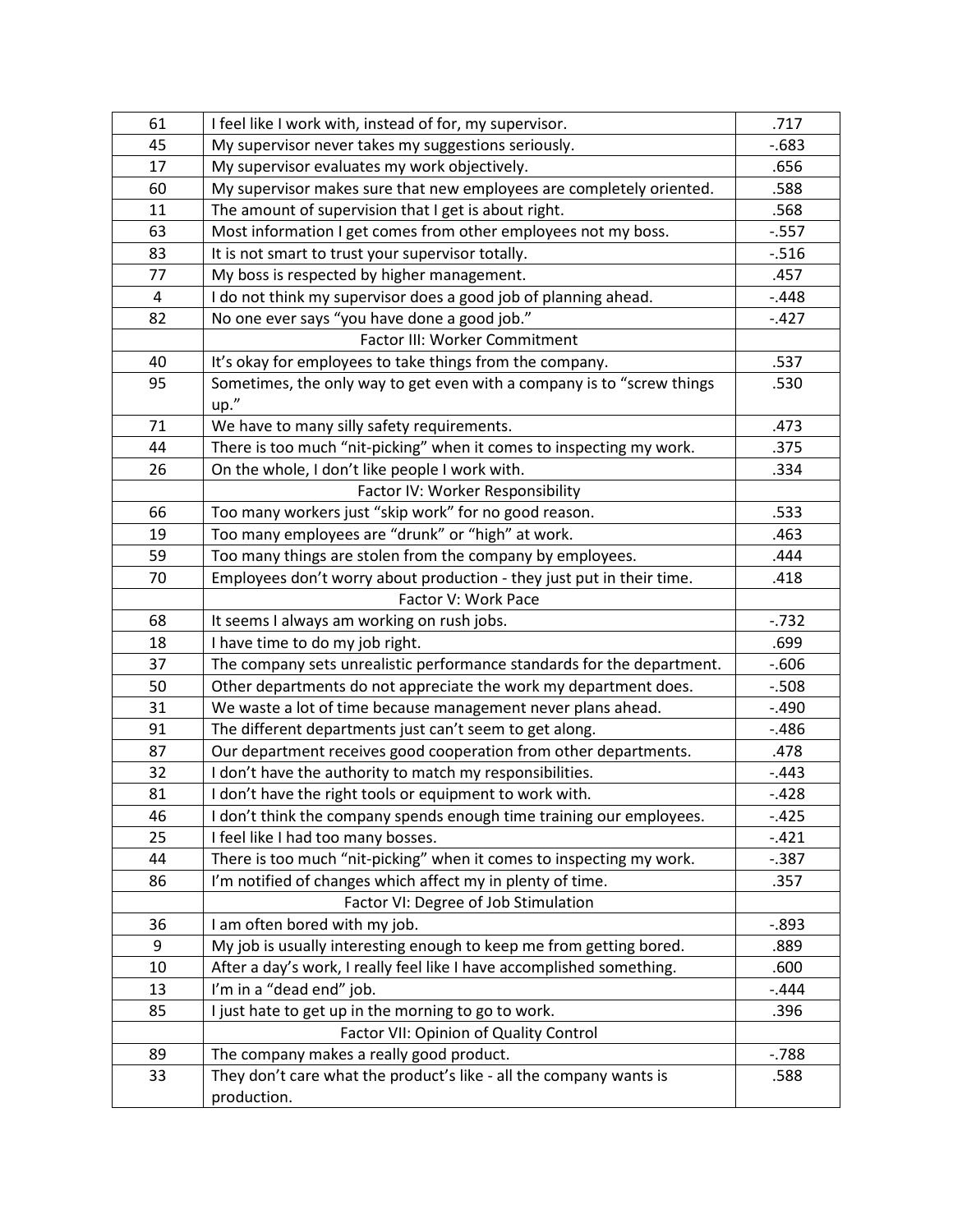| 82 | The standards set for quality control are just about right.            | $-.509$ |
|----|------------------------------------------------------------------------|---------|
| 67 | Too many production mistakes slip through.                             | .464    |
| 55 | The company is committed to public service as well as making products. | $-.397$ |
|    | Factor VIII: Job Security                                              |         |
| 39 | You never know when you might get laid off.                            | .624    |
| 72 | There is little changes of me getting laid off.                        | $-603$  |
|    | Factor IX: Unnamed                                                     |         |
| 11 | The amount of supervision I get is about right.                        | $-.436$ |
| 48 | I don't feel that I get enough supervision.                            | .417    |
| 18 | I have time to do my job right.                                        | $-386$  |
| 74 | Management doesn't really understand problems of the average           | $-.349$ |
|    | employee.                                                              |         |
|    | Factor X: Worker Trust                                                 |         |
| 47 | Members of my work group trust each other.                             | .493    |
| 29 | get along with the people I work with.                                 | .484    |
| 34 | My fellow employees try to do a good job for the company.              | .454    |
| 30 | I feel responsible for doing a good job.                               | .354    |
| 14 | There is a feeling of teamwork in my department.                       | .350    |

The interpretation of most other factors is relatively clear. Essentially every item on Factor I is related to compensation concerns by the employees. Factor II provides a pattern of what employees considered features of supervision. Examination of the items on this factor seems to indicate that there are three main interrelated aspects to an employee's view of quality of supervision: 1) the competence of the supervisors, 2) the personal investment of the supervisors in the employee, and 3) the commitment of the supervisor to the needs of the employees.

Factor III may well represent one of the psychological dynamics of the individual as opposed to attitudes toward the employer. Considerable similarity exists between the items loading on this factor and items loading on the psychodeviance factor on Cattell's Clinical Analysis Questionnaire (8).

The employee's attitude concerning the responsibility of his fellow employees is represented in Factor IV; i.e., responsibility in terms of those behaviors concerning basic standards or commitment to the job. Factor V appears to be a work pace/task organization factor. It seems to be a dimension concerned with efficient organization by the company of both time and tasks aimed at effective production. It also provides an interesting contrast with Factor IV. Both aim at efficient production: Factor IV is oriented toward the employees themselves and what they can do (no drugs, skipping work, concern about production) while Factor V is aimed at what the company can do (time planning, general management planning, authority delegation, etc.).

The next two factors are interesting because they form clear dimensions. Employees were concerned both about the stimulation of their job (Factor VI) and the quality of the product they produced (Factor VII). They had strong feelings about the quality of the product they produced with a special emphasis upon the company's concern for quality and the quality standards the company set and enforced.

Factor VIII is probably the simplest and most obvious. In a factory setting it is of little surprise to find a dimension representing concern over being "laid off." Factor IX has the fewest salient loadings of any factor. While some aspect of quality of supervision (different from and simpler than Factor II) appears, there is a strong possibility that this is an error factor. Finally, Factor X seems to represent the trust and feelings of teamwork an employee has toward his fellow workers.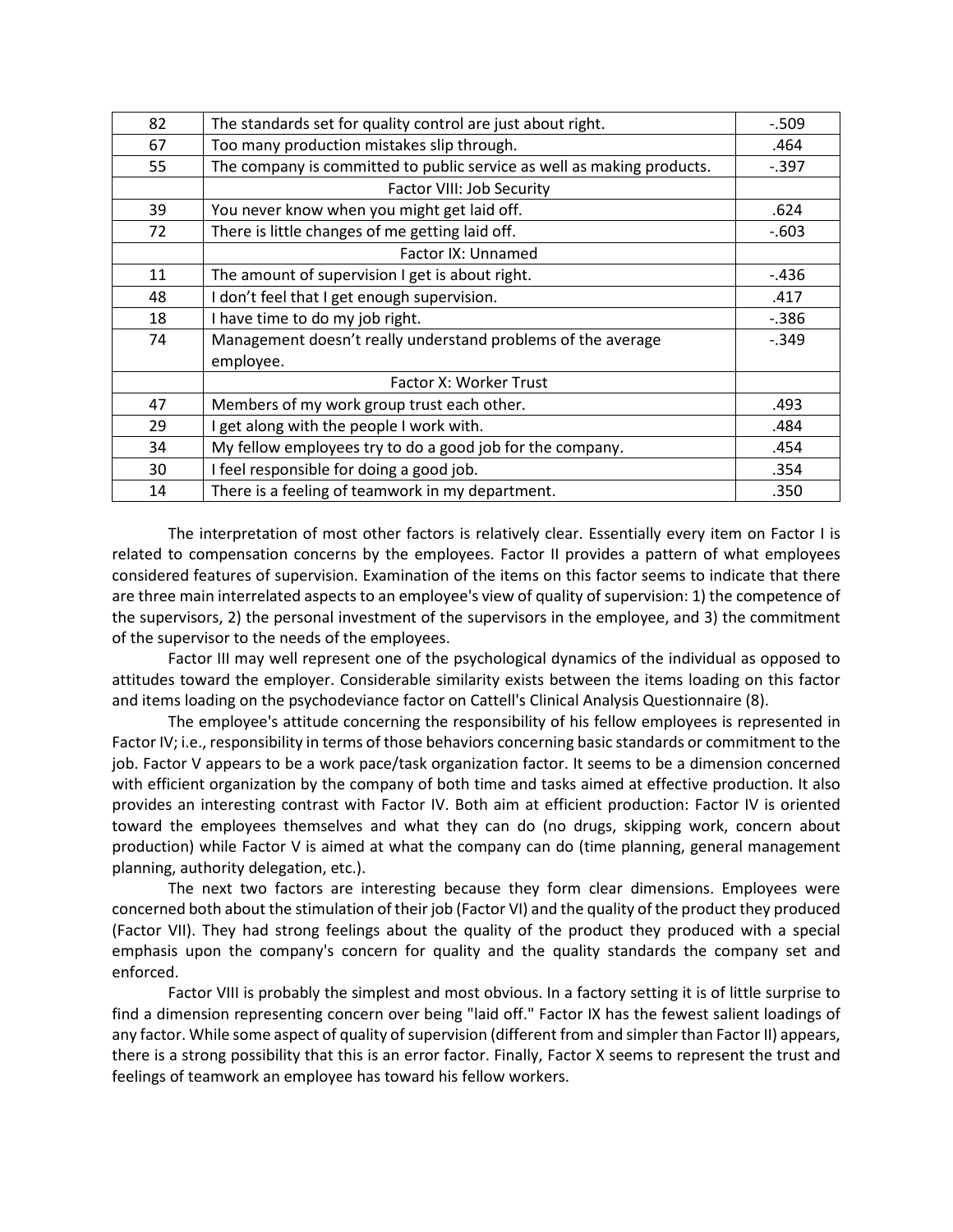### **D. CONCLUSION**

Factor analyzing the IWSI revealed that, while the *a priori* typology devised by the Conference Board was not supported *in toto*, applying an instrument developed on a broad model of employee attitudes resulted in conceptually consistent factors. Furthermore, these factors are identifiable over a large number of respondents drawn from locations predominantly in the eastern half of the United States who produce a variety of aircraft-related goods and services.

As for the Conference Board's typology, factors obtained generally reflect predefined categories, but there are certain major exceptions. Factors I (Quality of Compensation), VI (Degree of Job Stimulation), and VIII (Job Security) are all related to Job Satisfaction. Factor II (Quality of Supervision) and Factor V (Work Pace) are subsumed under the heading of Superior/Subordinate Interrelationships; Factor VII (Opinion of Quality Control) under Policies, Procedures, and Practices; Factors III (Worker Commitment) and IV (Worker Responsibility) are part of Morale; and Factor X (Worker Trust) is included under Organizational Climate. No single factor directly reflects the category of Interpersonal Communication. However, closer examination of actual items reveals that many factors involve complex issues of communication, trust, policies, and the like.

What these results suggest is that the Conference Board's typology, while an excellent tool for instrument development, should not be interpreted as reflecting actual structures of attitudes. Instead the typology should be viewed as a conceptual, heuristic device. It is doubtful, for instance, that workers would be able regularly to distinguish between the processes of communication as general conceptions and the specific organizational and interpersonal results of those processes. Similarly, there is a logical overlap between their feelings for their co-workers, which is included in the typology under Organizational Climate, perceptions of the quality of Interpersonal Communications, and perceptions of their own and others' Morale. The complexity and abstractness of issues such as these may well be expected to lead to some obscuring of theoretically relevant issues.

Finally, in regard to the argument of Smith, Kendall, and Hulin that acceptable measures of job satisfaction should analytically separate various aspects of satisfaction, the present results show that the IWSI meets their criteria. However, the data also suggest caution in interpreting the meaning of analytical separation. In this study, nine clear dimensions of worker attitudes have been determined, but again they were not monotonically equivalent to the theoretical model on which they were based. Thus, while analytical clarity is a desirable attribute of an empirical measure, lack of clarity alone should not be grounds for dismissing an instrument's utility. As in this case, the theoretical model underlying the instrument may not, when operationalized, result in concepts that form predefined categories. Or, because of organizational, subcultural, or locational differences, theoretically distinct issues may not be separated in the particular setting studied. In the current literature there are several significant and competing models of job satisfaction and employee attitudes, but none have taken precedence or shown themselves to be entirely reproducible in multiple applications. Therefore, theoretical models of employee attitudes, as well as competing measurement instruments, should be viewed as in a state of development. As such, their applicability to broad populations is yet to be demonstrated.

## **REFERENCES**

- 1. BARDO, J. W., Ross, R. H., & KRAFT, F. B. Development of an instrument for measurement of industrial worker attitudes. Department of Sociology, Wichita State University, Wichita, Kansas. 1979.
- 2. BLEDSOE, J., & BROWN, S. Factor structure of the Minnesota Satisfaction Questionnaire. *Percept. & Motor Skills*, 1977, 45, 301-302.
- 3. CATTELL, R. B., Ed. Handbook of Multivariate Experimental Psychology. Chicago: Rand McNally, 1966.